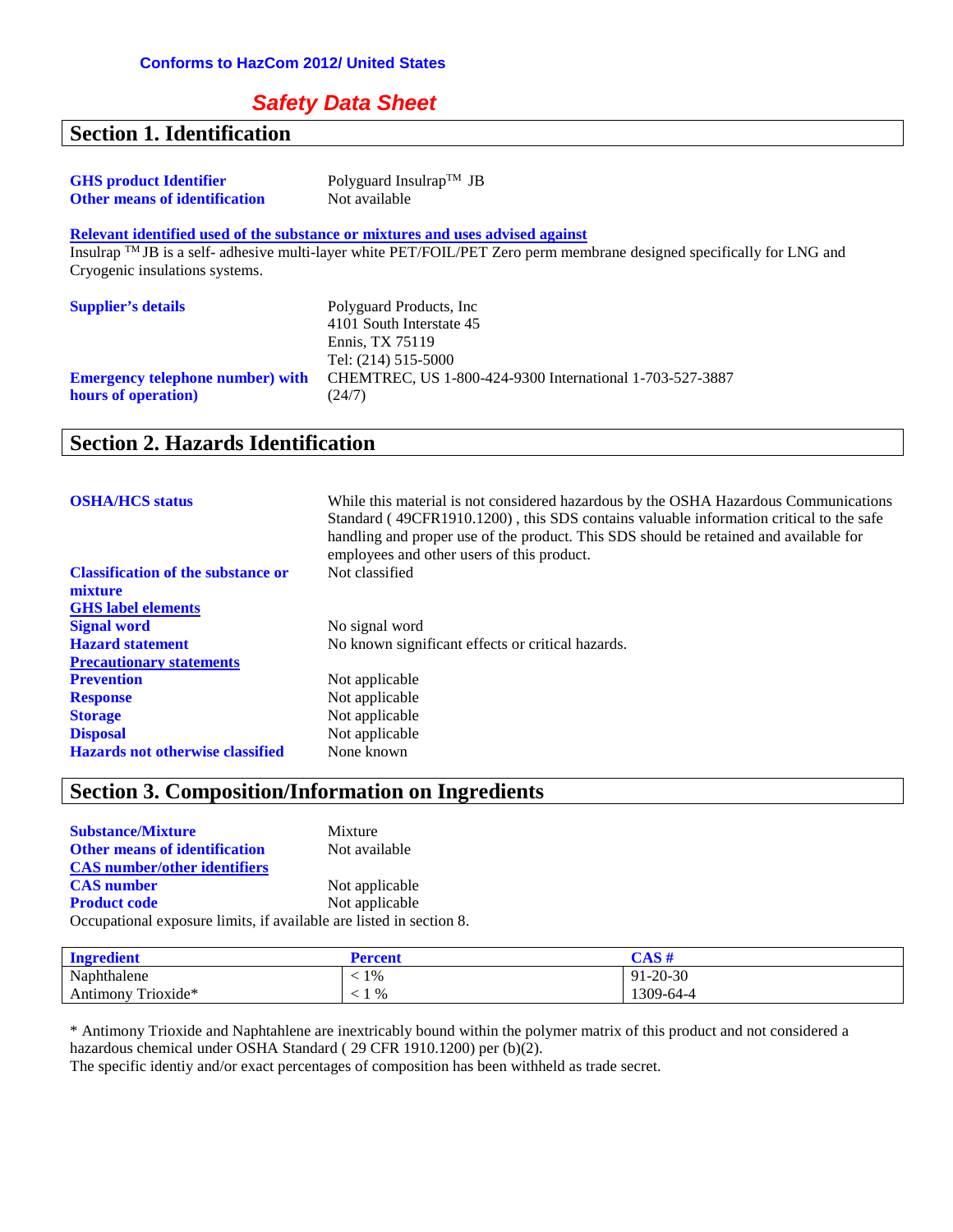## **Section 4. First Aid Measures**

#### **Description of necessary first aid measures.**

| <b>Eve contact</b>                                                                    | Immediately flush eyes with plenty of water, occasionally lifting the upper and lower<br>eyelids. Check for and remove any contact lenses. Get medical attention if symptoms |  |
|---------------------------------------------------------------------------------------|------------------------------------------------------------------------------------------------------------------------------------------------------------------------------|--|
|                                                                                       | occur.                                                                                                                                                                       |  |
| <b>Inhalation</b>                                                                     | Not likely to occur under normal use. Possible exposure to toxic fumes if burned.                                                                                            |  |
| <b>Skin contact</b>                                                                   | Wash with soap and water. Get medical attention if symptoms occur.                                                                                                           |  |
| <b>Ingestion</b>                                                                      | Not likely to occur under normal use. Never give anything by mouth to an unconscious                                                                                         |  |
|                                                                                       | person. Get medical attention if symptoms appear.                                                                                                                            |  |
| Most important symptoms/effects, acute and delayed                                    |                                                                                                                                                                              |  |
| <b>Potential acute health effects</b>                                                 |                                                                                                                                                                              |  |
| <b>Eye contact</b>                                                                    | No known significant effects or critical hazards                                                                                                                             |  |
| <b>Inhalation</b>                                                                     | No known significant effects or critical hazards                                                                                                                             |  |
| <b>Skin contact</b>                                                                   | No known significant effects or critical hazards                                                                                                                             |  |
| <b>Ingestion</b>                                                                      | No known significant effects or critical hazards                                                                                                                             |  |
| <b>Over-exposure signs/symptoms</b>                                                   |                                                                                                                                                                              |  |
| <b>Eye contact</b>                                                                    | No known significant effects or critical hazards                                                                                                                             |  |
| <b>Inhalation</b>                                                                     | No known significant effects or critical hazards                                                                                                                             |  |
| <b>Skin contact</b>                                                                   | No known significant effects or critical hazards                                                                                                                             |  |
| <b>Ingestion</b>                                                                      | No known significant effects or critical hazards                                                                                                                             |  |
| Indication of immediate medical attention and special treatment needed, if necessary. |                                                                                                                                                                              |  |
| <b>Notes to physician:</b>                                                            | No specific treatment. Treat symptomatically. Contact poison treatment specialist                                                                                            |  |
|                                                                                       | immediately if large quantities have been ingested or inhaled.                                                                                                               |  |
| <b>Specific treatments</b>                                                            | No specific treatment                                                                                                                                                        |  |
| <b>Protection of first-aiders:</b>                                                    | No action shall be taken involving any personal risk or without suitable training.                                                                                           |  |

## **Section 5. Fire-Fighting Measures**

| <b>Extinguishing media</b>                 |                                                                                                                                                                          |
|--------------------------------------------|--------------------------------------------------------------------------------------------------------------------------------------------------------------------------|
| <b>Suitable extinguishing media</b>        | Use an extinguishing agent suitable for the surrounding fire.                                                                                                            |
| <b>Unsuitable extinguishing media</b>      | None known                                                                                                                                                               |
| <b>Specific hazards arising from the</b>   | No specific fire or explosion hazard.                                                                                                                                    |
| chemical                                   |                                                                                                                                                                          |
| <b>Hazardous thermal decomposition</b>     | Decomposition products may include the following materials:                                                                                                              |
| <b>products</b>                            | Carbon Dioxide                                                                                                                                                           |
|                                            | Carbon Monoxide                                                                                                                                                          |
|                                            | Sulfur oxides                                                                                                                                                            |
|                                            | Low MW hydrocarbons                                                                                                                                                      |
| <b>Special protective equipment</b>        | Fire-fighters should wear appropriate protective equipment and self-contained breathing<br>apparatus (SCBA) with a full-face piece operated in a positive pressure mode. |
| <b>Special protective actions for fire</b> | No special protection is required.                                                                                                                                       |
| <b>fighters</b>                            |                                                                                                                                                                          |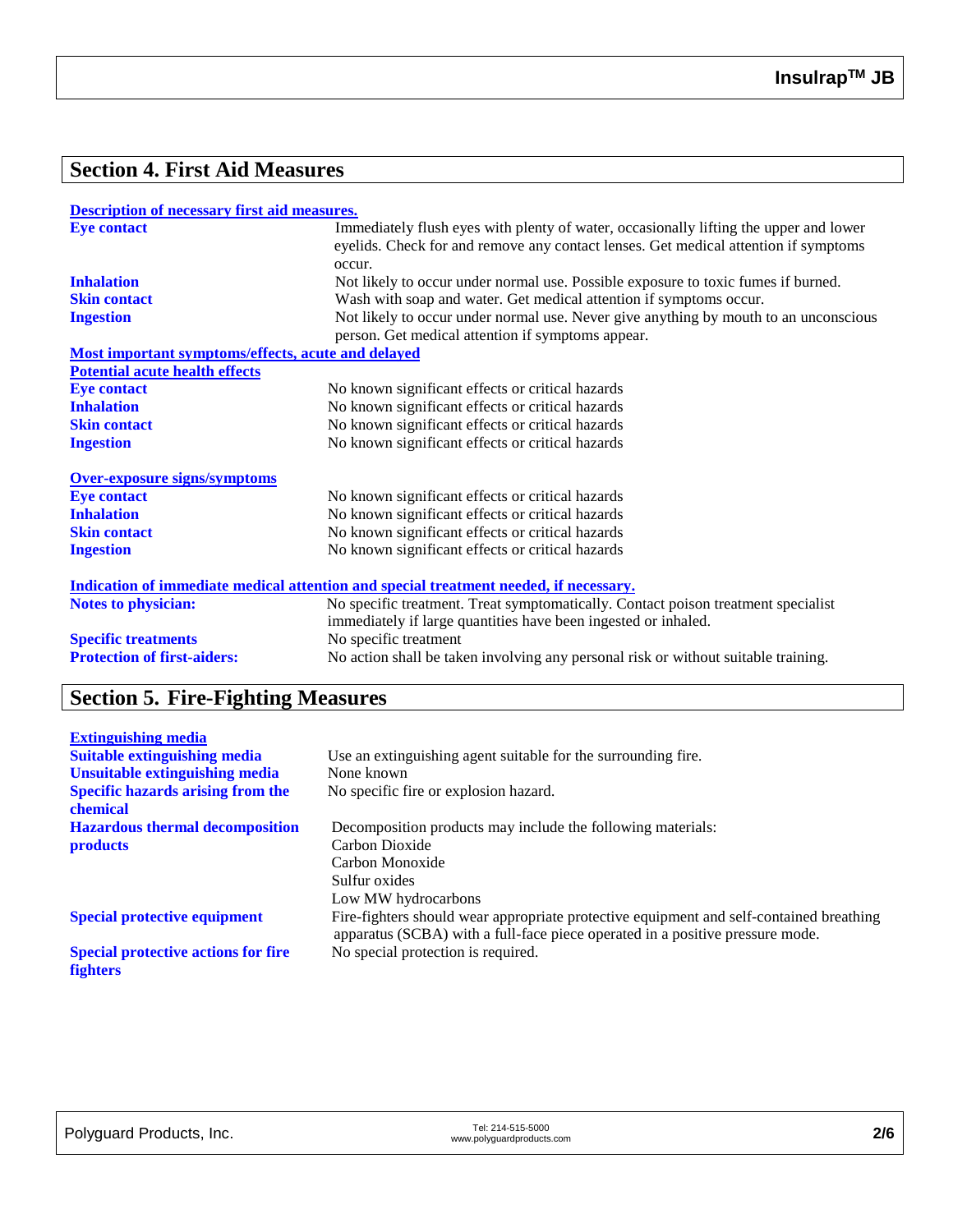## **Section 6. Accidental Release Measures**

| Personal precautions, protective equipment and emergency procedures. |                                                                                                                                                   |  |
|----------------------------------------------------------------------|---------------------------------------------------------------------------------------------------------------------------------------------------|--|
| For non emergency personal                                           | Put on appropriate personal protective equipment.                                                                                                 |  |
| <b>For emergency responders</b>                                      | If specialized clothing is required to deal with the spillage, take note of any information in<br>Section 8 on suitable and unsuitable materials. |  |
| <b>Enviromental precautions</b>                                      | Not applicable                                                                                                                                    |  |
| Methods and materials for containment and cleaning up                |                                                                                                                                                   |  |
| <b>Spill</b>                                                         | Due to the physical state of this material, spills are not possible.                                                                              |  |

## **Section 7. Handling and Storage**

#### **Precautions for safe handling**

| Put on appropriate personal protective equipment (see Section 8)                              |
|-----------------------------------------------------------------------------------------------|
| Eating, drinking and smoking should be prohibited in areas where material is handled,         |
| stored and processed. Workers should wash hands and face before eating, drinking and          |
| smoking. Remove contaminated clothing and protective equipment before entering eating         |
| areas. See section 8 for additional information on hygiene measures.                          |
| Store in accordance with local regulations. Store in original container protected from direct |
| sunlight in a dry cool and well-ventilated area away from incompatible materials (see         |
| section 10) and food and drink. Keep container tightly closed and sealed until ready to use.  |
| Do not store in unlabeled containers.                                                         |
|                                                                                               |

## **Section 8. Exposure Controls/Personal Protection**

| <b>Control parameters</b>               |                                                                                                                                                                                                                                                               |
|-----------------------------------------|---------------------------------------------------------------------------------------------------------------------------------------------------------------------------------------------------------------------------------------------------------------|
| <b>Occupational exposure limits</b>     | None                                                                                                                                                                                                                                                          |
| <b>Appropriate engineering controls</b> | No special ventilation requirements. Good ventilation should be sufficient to control<br>worker exposure to airborne contaminats.                                                                                                                             |
| <b>Environmental exposure controls</b>  | Emissions from ventilation or work process equipment should be checked to ensure they<br>comply with the requirements of environmental protection legislation.                                                                                                |
| <b>Hygiene measure</b>                  | Wash hands, forearms and face thoroughly after handling chemical products, before<br>eating, smoking, and using the lavatory and at the end of the working period. Ensure that<br>eyewash stations and safety showers are close to the work station location. |
| <b>Eye/face protection</b>              | Safety eyewear complying with an approved standard should be used when risk assessment<br>indicates this is necessary to avoid exposure to liquid splashes, mists, gases and dusts.                                                                           |
| <b>Skin Protection</b>                  |                                                                                                                                                                                                                                                               |
| <b>Hand protection</b>                  | Chemical-resistant, imprevious gloves complying with an approved standard should be<br>worn at all times when handling chemical products if a risk assessment indicates this is<br>necessary.                                                                 |
| <b>Body protection</b>                  | Personal protective equipment for the body should be selected based on the task being<br>preformed and the risks involved and should be approved by a specialist before handling<br>this product.                                                             |
| <b>Other skin protection</b>            | Appropriate footwear and any additional skin protection measures should be selected<br>based on the task being preformed and the risks involved and should be approved by a<br>specialist before handling this product.                                       |
| <b>Respiratory protection</b>           | No respiratory protection required for use with this product.                                                                                                                                                                                                 |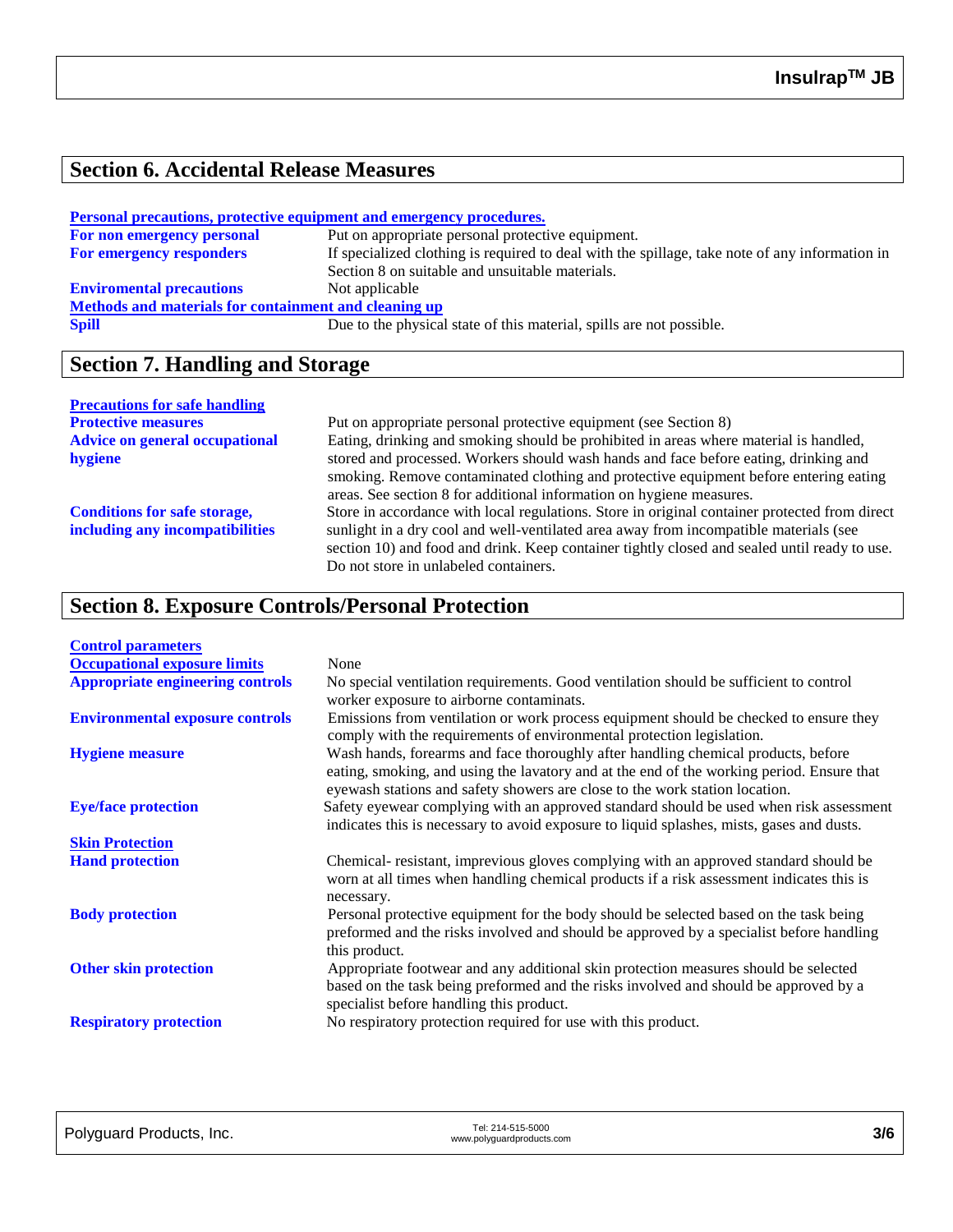## **9. Physical and Chemical Properties**

|  | <b>Appear<u>ance</u></b> |  |  |
|--|--------------------------|--|--|
|  |                          |  |  |

| White/Black<br><b>Color</b><br><b>Odor</b><br>none<br><b>Odor threshold</b><br>Not available<br>$\mathbf{p}$ H<br>Not applicable<br>Not available<br><b>Melting point</b><br><b>Boiling point</b><br>Not available<br><b>Flash Point</b><br>Not determined<br><b>Burning time</b><br>Not determined<br><b>Burning rate</b><br>Not determined<br><b>Evaporation rate:</b><br>Not applicable<br><b>Flammability (solid, gas)</b><br>Not applicable<br>Lower & upper explosive<br>Not applicable<br>(flammable) limits<br><b>Vapor density</b><br>Not applicable<br><b>Vapor pressure</b><br>Not applicable<br>1.09<br><b>Relative density</b><br><b>Solubility</b><br>Insoluble in water<br><b>Partition coefficient: n-</b><br>Not available<br>octanol/water<br><b>Auto-</b> ignition temperature<br>Not applicable<br><b>Decomposition temperature</b><br>Not applicable<br><b>SADT</b><br>Not applicable<br>Not applicable<br><b>Viscosity</b><br><b>VOC</b> | <b>Physical state</b> | Solid |
|----------------------------------------------------------------------------------------------------------------------------------------------------------------------------------------------------------------------------------------------------------------------------------------------------------------------------------------------------------------------------------------------------------------------------------------------------------------------------------------------------------------------------------------------------------------------------------------------------------------------------------------------------------------------------------------------------------------------------------------------------------------------------------------------------------------------------------------------------------------------------------------------------------------------------------------------------------------|-----------------------|-------|
|                                                                                                                                                                                                                                                                                                                                                                                                                                                                                                                                                                                                                                                                                                                                                                                                                                                                                                                                                                |                       |       |
|                                                                                                                                                                                                                                                                                                                                                                                                                                                                                                                                                                                                                                                                                                                                                                                                                                                                                                                                                                |                       |       |
|                                                                                                                                                                                                                                                                                                                                                                                                                                                                                                                                                                                                                                                                                                                                                                                                                                                                                                                                                                |                       |       |
|                                                                                                                                                                                                                                                                                                                                                                                                                                                                                                                                                                                                                                                                                                                                                                                                                                                                                                                                                                |                       |       |
|                                                                                                                                                                                                                                                                                                                                                                                                                                                                                                                                                                                                                                                                                                                                                                                                                                                                                                                                                                |                       |       |
|                                                                                                                                                                                                                                                                                                                                                                                                                                                                                                                                                                                                                                                                                                                                                                                                                                                                                                                                                                |                       |       |
|                                                                                                                                                                                                                                                                                                                                                                                                                                                                                                                                                                                                                                                                                                                                                                                                                                                                                                                                                                |                       |       |
|                                                                                                                                                                                                                                                                                                                                                                                                                                                                                                                                                                                                                                                                                                                                                                                                                                                                                                                                                                |                       |       |
|                                                                                                                                                                                                                                                                                                                                                                                                                                                                                                                                                                                                                                                                                                                                                                                                                                                                                                                                                                |                       |       |
|                                                                                                                                                                                                                                                                                                                                                                                                                                                                                                                                                                                                                                                                                                                                                                                                                                                                                                                                                                |                       |       |
|                                                                                                                                                                                                                                                                                                                                                                                                                                                                                                                                                                                                                                                                                                                                                                                                                                                                                                                                                                |                       |       |
|                                                                                                                                                                                                                                                                                                                                                                                                                                                                                                                                                                                                                                                                                                                                                                                                                                                                                                                                                                |                       |       |
|                                                                                                                                                                                                                                                                                                                                                                                                                                                                                                                                                                                                                                                                                                                                                                                                                                                                                                                                                                |                       |       |
|                                                                                                                                                                                                                                                                                                                                                                                                                                                                                                                                                                                                                                                                                                                                                                                                                                                                                                                                                                |                       |       |
|                                                                                                                                                                                                                                                                                                                                                                                                                                                                                                                                                                                                                                                                                                                                                                                                                                                                                                                                                                |                       |       |
|                                                                                                                                                                                                                                                                                                                                                                                                                                                                                                                                                                                                                                                                                                                                                                                                                                                                                                                                                                |                       |       |
|                                                                                                                                                                                                                                                                                                                                                                                                                                                                                                                                                                                                                                                                                                                                                                                                                                                                                                                                                                |                       |       |
|                                                                                                                                                                                                                                                                                                                                                                                                                                                                                                                                                                                                                                                                                                                                                                                                                                                                                                                                                                |                       |       |
|                                                                                                                                                                                                                                                                                                                                                                                                                                                                                                                                                                                                                                                                                                                                                                                                                                                                                                                                                                |                       |       |
|                                                                                                                                                                                                                                                                                                                                                                                                                                                                                                                                                                                                                                                                                                                                                                                                                                                                                                                                                                |                       |       |
|                                                                                                                                                                                                                                                                                                                                                                                                                                                                                                                                                                                                                                                                                                                                                                                                                                                                                                                                                                |                       |       |
|                                                                                                                                                                                                                                                                                                                                                                                                                                                                                                                                                                                                                                                                                                                                                                                                                                                                                                                                                                |                       |       |
|                                                                                                                                                                                                                                                                                                                                                                                                                                                                                                                                                                                                                                                                                                                                                                                                                                                                                                                                                                |                       | 0 g/l |

## **Section 10. Stability and Reactivity**

| <b>Reactivity</b>               | No specific test data related to reactivity available for this product or its ingredients. |
|---------------------------------|--------------------------------------------------------------------------------------------|
| <b>Chemical stability</b>       | This product is stable.                                                                    |
| <b>Possibility of hazardous</b> | Under normal conditions of storage and use, hazardous decomposition products should not be |
| <b>reactions</b>                | produced.                                                                                  |
| <b>Conditions to avoid:</b>     | No specific data.                                                                          |
| <b>Incompatible materials</b>   | Reactive or incompatible with the following materials: Oxidizing materials                 |
| <b>Hazardous decomposition</b>  | Under normal conditions of storage and use, hazardous decomposition products should not be |
| <b>products</b>                 | produced.                                                                                  |

## **Section 11. Toxicological Information**

| <b>Information on toxicological effects</b> |                            |
|---------------------------------------------|----------------------------|
| <b>Acute toxicity</b>                       | There is no data available |
| <b>Irritation/Corrosion</b>                 |                            |
| <b>Skin</b>                                 | There is no data available |
| <b>Eyes</b>                                 | There is no data available |
| <b>Respiratory</b>                          | There is no data available |
| <b>Sensitization</b>                        |                            |
| <b>Skin</b>                                 | There is no data available |
| <b>Respiratory</b>                          | There is no data available |
| <b>Mutagenicity</b>                         | There is no data available |
| <b>Carcinogenicity</b>                      | There is no data available |
|                                             |                            |

Tel: 214-515-5000<br>www.polyguard Products, Inc. Tel: 214-515-5000 Tel: 214-515-5000<br>www.polyguardproducts.com **4/6**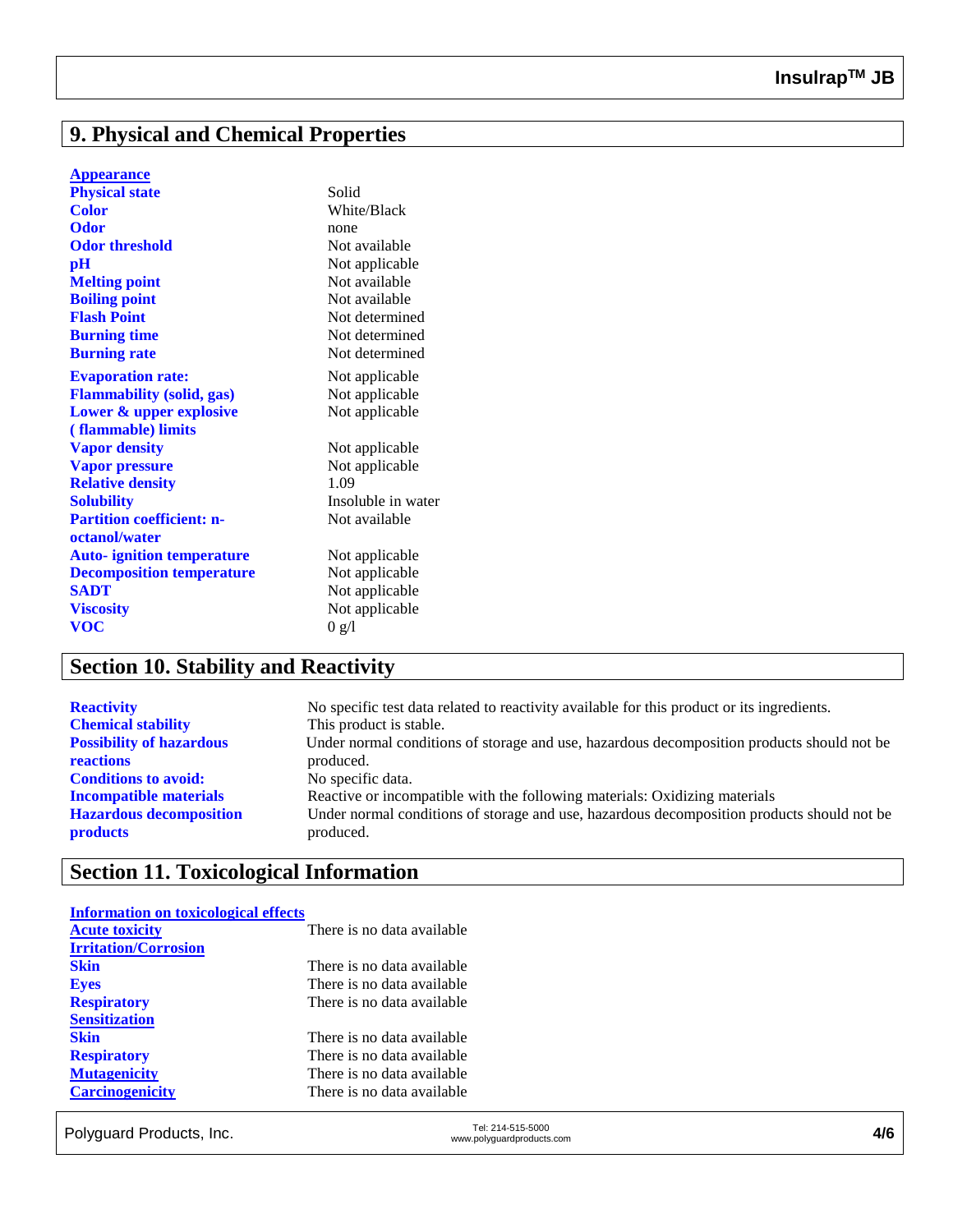# **Section 11. Toxicological Information**

| <b>Reproductive toxicity</b>            | There is no data available                                                          |
|-----------------------------------------|-------------------------------------------------------------------------------------|
| <b>Specific target organ toxicity</b>   | There is no data available                                                          |
| (single exposure)                       |                                                                                     |
| <b>Specific target organ toxicity</b>   | There is no data available                                                          |
| (repeated exposure)                     |                                                                                     |
| <b>Aspiration hazard</b>                | There is no data available                                                          |
| <b>Information on the likely routes</b> | Routes of entry anticipated: dermal                                                 |
| of exposure                             | Routes of entry not anticipated: Oral, inhalation, ingestion                        |
| <b>Potential acute health effects</b>   |                                                                                     |
| <b>Eye contact</b>                      | No known significant effects or critical hazards                                    |
| <b>Inhalation</b>                       | No known significant effects or critical hazards                                    |
| <b>Skin contact</b>                     | No known significant effects or critical hazards                                    |
| <b>Ingestion</b>                        | No known significant effects or critical hazards                                    |
|                                         | Symptoms related to the physical, chemical and toxicological characteristics        |
| <b>Eye contact</b>                      | No known significant effects or critical hazards                                    |
| <b>Inhalation</b>                       | No known significant effects or critical hazards                                    |
| <b>Skin contact</b>                     | No known significant effects or critical hazards                                    |
| <b>Ingestion</b>                        | No known significant effects or critical hazards                                    |
|                                         | Delayed and immediate effects and chronic effects from short and long term exposure |
| <b>Short term exposure</b>              |                                                                                     |
| <b>Potential immediate effects</b>      | No known significant effects or critical hazards                                    |
| <b>Potential delayed effects</b>        | No known significant effects or critical hazards                                    |
| Long term exposure                      |                                                                                     |
| <b>Potential immediate effects</b>      | No known significant effects or critical hazards                                    |
| <b>Potential delayed effects</b>        | No known significant effects or critical hazards                                    |
| <b>Potential chronic health effects</b> |                                                                                     |
| <b>General</b>                          | No known significant effects or critical hazards                                    |
| <b>Carcinogenicity</b>                  | Naphthalene is listed by IARC as a 2B.                                              |
| <b>Mutagenicity</b>                     | No known significant effects or critical hazards                                    |
| <b>Teratogenicity</b>                   | No known significant effects or critical hazards                                    |
| <b>Developmental effects</b>            | No known significant effects or critical hazards                                    |
| <b>Fertility effects</b>                | No known significant effects or critical hazards                                    |
| <b>Target organs</b>                    | No known significant effects or critical hazards                                    |
| <b>Numerical measures of toxicity</b>   |                                                                                     |
| <b>Acute toxicity estimates</b>         | There is no data available                                                          |

# **Section 12. Ecological Information**

| <b>Toxicity</b>                         | There is no data available                       |
|-----------------------------------------|--------------------------------------------------|
| <b>Persistence and degradability</b>    | There is no data available                       |
| <b>Bioaccumulative potential</b>        | There is no data available                       |
| <b>Mobility in soil</b>                 |                                                  |
| <b>Soil/water partition coefficient</b> | Not applicable                                   |
| (Koc)                                   |                                                  |
| <b>Other adverse effects</b>            | No known significant effects or critical hazards |
|                                         |                                                  |

| Polyguard Products, Inc. | Tel: 214-515-5000         | 5/6 |
|--------------------------|---------------------------|-----|
|                          | www.polyguardproducts.com |     |